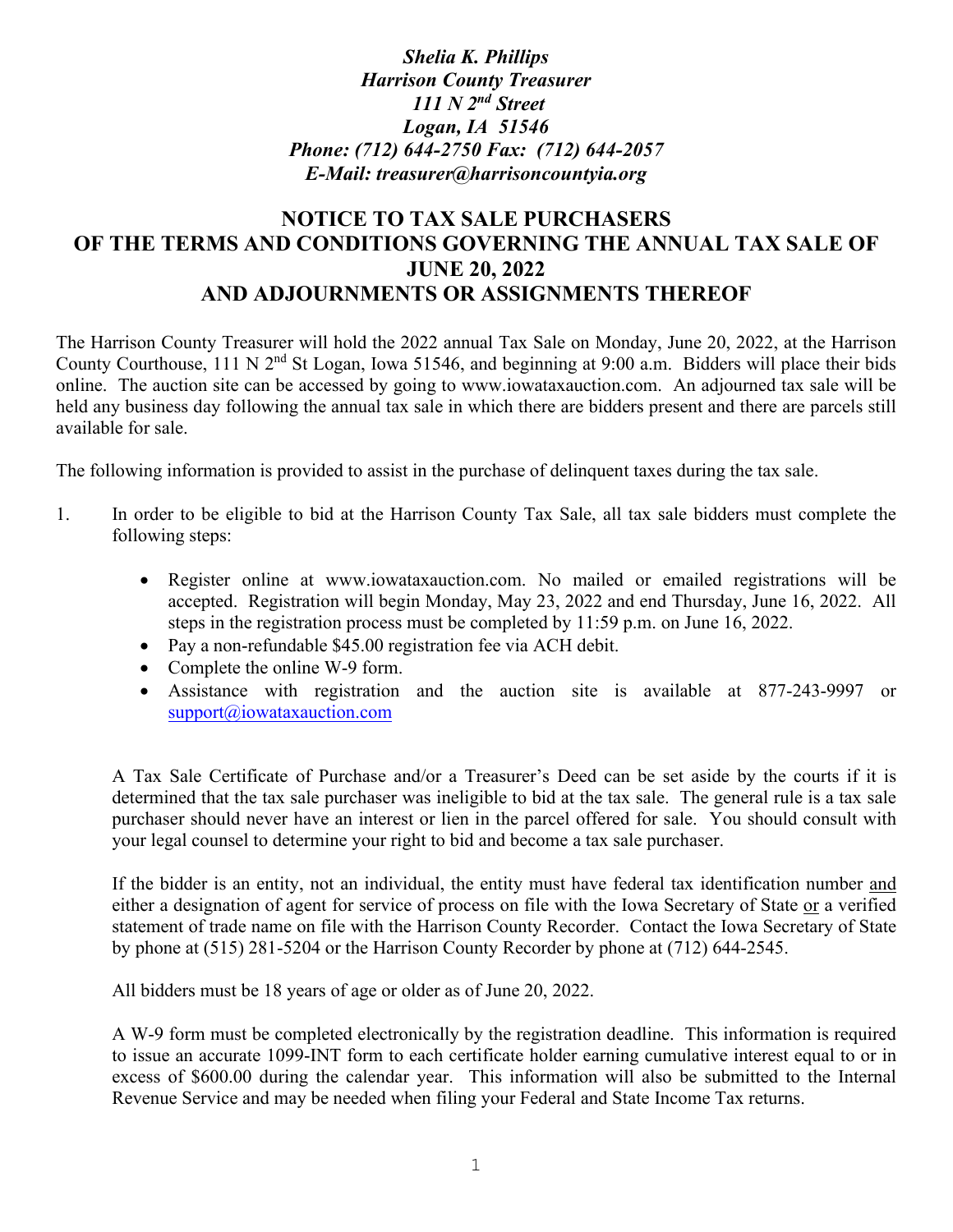2. The Delinquent Tax List for Harrison County will be published the week of May 30, 2022 in one of the following newspapers:

Missouri Valley Times P.O. Box 159 Missouri Valley, IA 51555

Twiner- Herald 509 Walker St, Woodbine, IA 51579

3. All parcels shown in the publication are offered for sale except those that (1) have been paid subsequent to the publication; (2) those withheld due to bankruptcy laws prohibiting the sale.

Bids will be uploaded prior to the start of the sale but will not be applied until the sale opens at 9:00 a.m. on Monday, June 20, 2022. The auction site can be accessed by going to [www.iowataxauction.com.](http://www.iowataxauction.com/) All parcels will be listed in the order they were published. The delinquent taxes on each parcel will be offered for sale to all bidders beginning with a 100% undivided interest. "Bid downs" will range in whole percentage points from 99% to 1%. Harrison County will not be utilizing batches at this year's sale.

When the sale closes 10:30 a.m., a tax sale certificate for each parcel will be awarded to the bidder that designates the smallest percentage for the total amount due. If two or more bidders have placed an equal bid and the bids are the smallest percentage offered, the successful bidder will be selected by using a random selection process.

All bids must be in good faith. All bids placed, whether intentional or not, are the responsibility of the bidder and may not be withdrawn.

4. Successful bidders will receive an invoice after the sale has closed. **An ACH debit for the total amount due will automatically initiate from the account designated for the payment of registration fee.** The total amount due will include all delinquent taxes, special assessments, interest, special assessment collection fees, publishing costs, and a certificate fee in the amount of \$20.00 for each certificate purchased.

If a tax sale bidder's payment is not honored, the bidder will have (3) three business days following notification from the Treasurer to repay with guaranteed funds or the tax sale certificate(s) purchased will be canceled. A \$30.00 service fee will be assessed on any payments returned due to insufficient funds. The County Treasurer reserves the right to require guaranteed funds for any future payments from the tax bidder.

5. Please, allow 7 to 15 days to receive your certificate(s). This allows the Treasurer's staff time to complete posting of records, editing of certificates, and balancing of the proceeds received from the tax sale.

The tax sale certificate is assignable by endorsement and entry in the county system in the office of the County Treasurer from which the certificate was issued. For each assignment transaction, the Treasurer shall charge the assignee an assignment transaction fee of \$100.00 to be deposited to the county general fund. The assignment transaction fee shall not be added to the amount necessary to redeem.

6. The tax sale certificate of purchase does not convey title to the purchaser. The titleholder of record or other interested party retains the right to redeem within a specified period, depending on the type of tax sale. If the tax sale remains unredeemed after this period has expired, the purchaser may begin proceedings to obtain a Tax Deed to the parcel.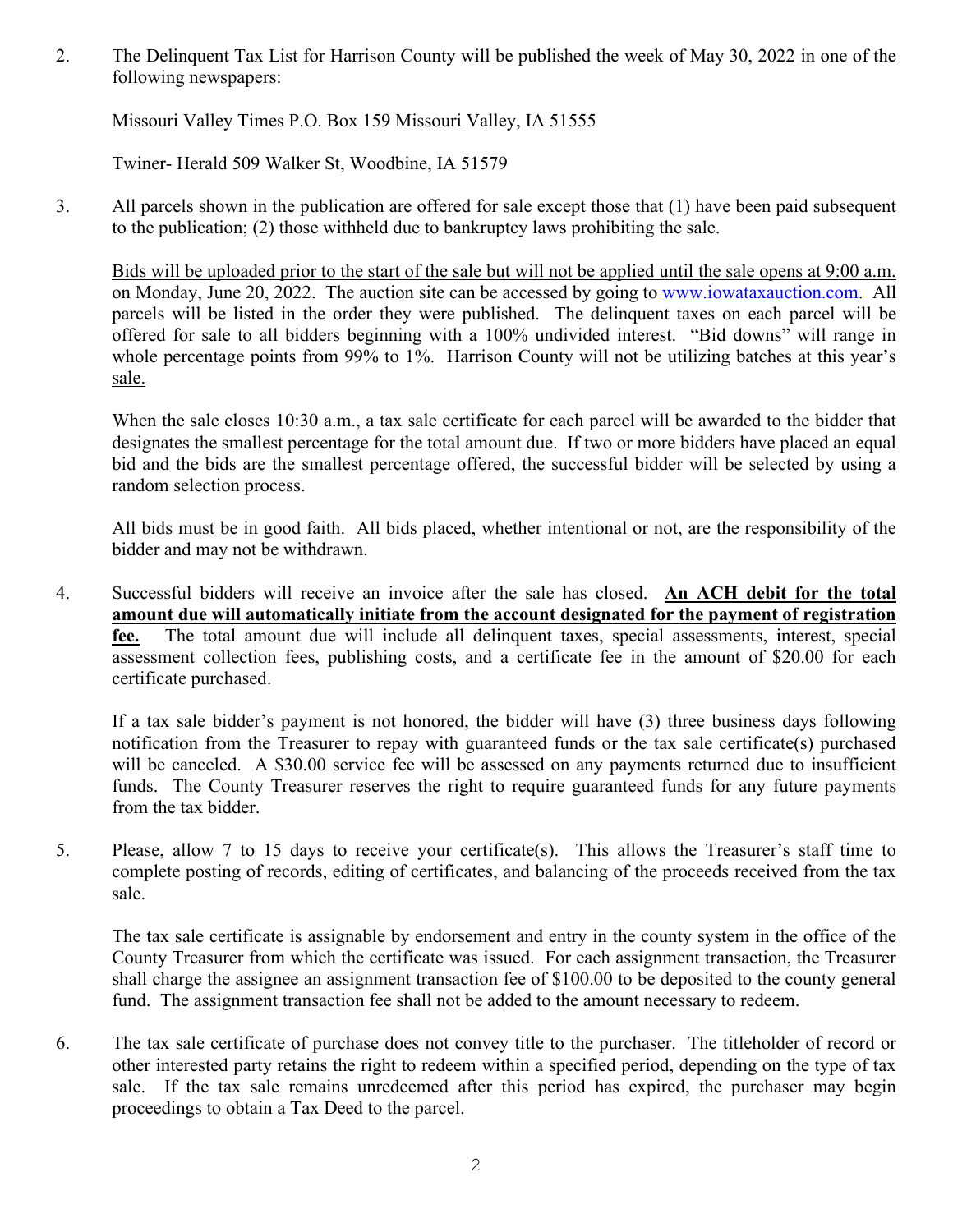#### **REGULAR TAX SALE**

The 90 day Notice of Right of Redemption may be issued after one year and nine months from the date of the tax sale. (Parcels eligible for regular tax sale have been advertised only once.)

#### **PUBLIC BIDDER TAX SALE**

The 90-day Notice or Right of Redemption may be issued nine months from the date of the tax sale. (Parcels eligible for public bidder tax sale have been advertised for two years and are indicated with an asterisk (\*) on the tax sale list.)

### **FAILURE TO OBTAIN DEED – CANCELLATION OF SALE**

After three years have elapsed from the time of the tax sale, and the holder of a certificate has not filed an affidavit of service under Iowa Code Section 447.12, the Treasurer will cancel the tax sale certificate.

- 7. The Treasurer is required to notify the titleholder of record of the tax sale acquisition.
- 8. A tax sale purchaser may pay subsequent taxes and special assessments on the same parcel on which s/he holds the tax sale certificate. **Please note, the Harrison County Treasurer's office requires all subsequent payments be made online at [www.iowatreasurers.org.](http://www.iowatreasurers.org/)** To access the subsequent tax payment module, select "Login" from the Tax Sale menu at [www.iowatreasurers.org.](http://www.iowatreasurers.org/) After logging in, you will be able to access a list of parcels on which you hold a tax sale certificate. It is the investor's responsibility to review the list and confirm all applicable parcels are included in the online portfolio. You can select the items you want to pay and submit payment by ACH debit. A non-refundable fee of \$0.25 per parcel applies. Please contact our office if you need additional assistance.

Taxes for a subsequent year maybe paid beginning one month and fourteen days following the date from which an installment becomes delinquent. **Payment must be posted online one day prior to the last business day of the month in order for interest for that month to accrue.** Only items delinquent in the current fiscal year or prior maybe paid on a "subsequent payment". Special assessments due in future years can't be paid until the fiscal year in which they become due. Failure to report subsequent payments will result in their omission from the redemption calculation.

- 9. Redemption is not valid unless received by the Treasurer prior to the close of business on the 90th day from the date of completed service (except County held certificates). A redeemed tax sale will include the following:
	- a. The original tax sale amount, including the certificate fee paid by the purchaser at the time of the sale.
	- b. Interest in the amount of 2% per month calculated against the amount, for which the parcel was sold, including the amount paid for the certificate or purchase. Each fraction of a month is counted as a whole month.
	- c. Subsequent tax payments paid by the purchaser and added to the amount of the sale, with interest in the amount of 2% per month. Each fraction of a month is counted as a whole month.
	- d. For certificates sold on or after June 1, 2005, the cost of serving the notice, including the cost of sending certified mail notices, and the cost of publication under section 447.10, if publication is required, shall be added to the amount necessary to redeem. The cost of a record search, not to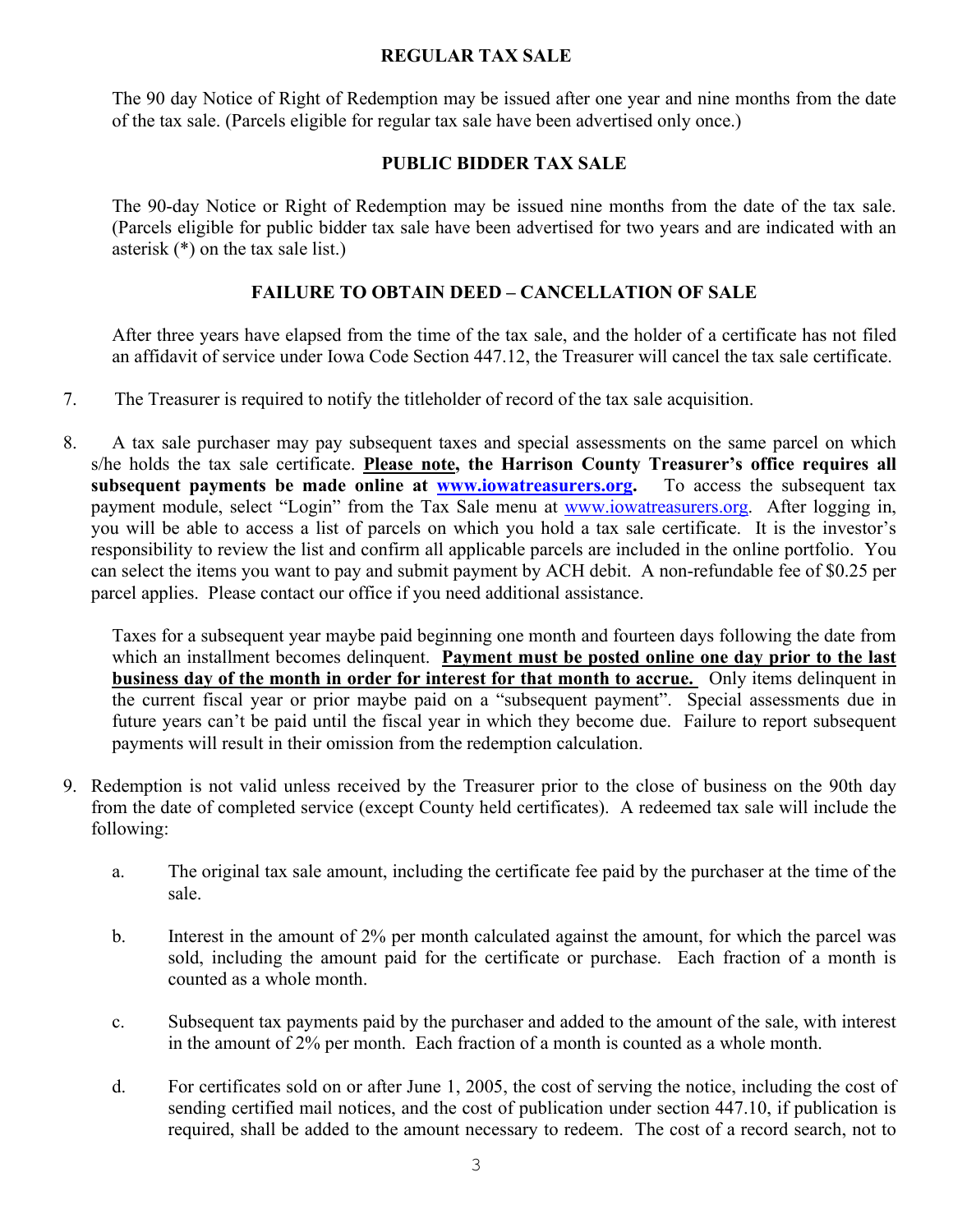exceed \$300.00, shall also be added to the amount necessary to redeem if the search is performed by an abstracter who is an active participant in the title guaranty program under section 16.91 or by an attorney licensed to practice law in the State of Iowa. Costs filed with the Treasurer after redemption has been made shall not be collected by the Treasurer. However, the certificate holder may pursue collection through a court action against the parcel owner.

Costs incurred by the tax sale certificate holder may not be filed prior to the filing of the affidavit of service with the Treasurer.

10. The purchaser is responsible for checking parcels on which s/he holds the certificate of purchase for redemption.

Upon surrender of the tax sale certificates of a redeemed parcel, either in person or by mail, the Treasurer's Office will issue a check for the redemption amount, less the amount collected for any applicable redemption fees. The purchaser will receive a check directly or by mail and a copy of the redemption certificate, with a breakdown of the total amount of the redemption. The redemption certificate should be retained for income tax purpose.

If the original certificate of purchase has been lost or destroyed, a duplicate can be obtained from the Treasurer's Office at a cost of \$20.00.

In the event you have been reimbursed for redemption and the tax sale redeemer's check is not honored, you will be required to return the funds to the Treasurer's Office. The tax sale certificate will be returned to you and the redemption will be canceled. The tax sale will be reinstated as of the original sale date. A subsequent redemption will be calculated from the date of the sale to date of repayment.

- 11. The fee for the issuance of a Treasurer's Tax Sale Deed is \$25.00 per parcel.
- 12. The certificate of purchase, the \$25.00 Treasurer's Tax Sale Deed issuance fee, and recording fees shall be submitted to the Harrions County Treasurer within 90 calendar days after the redemption period expires. The Treasurer shall cancel the certificate for any tax sale certificate holder who fails to comply.
- 13. If it is determined that any item was erroneously sold, the certificate of purchase will be canceled. The certificate holder shall return the certificate of purchase and shall be reimbursed the principal amount of the investment. Interest will not be paid.

If it is determined that a county held certificate was erroneously assigned, the assignment will be canceled. The certificate holder shall return the certificate of purchase and shall be reimbursed the total amount paid for the assignment. Interest from the assignment date to the date of cancellation of the certificate will not be paid.

This document has been prepared to provide general information and guidelines relative to tax sales, assignments, and tax sale redemptions. It is not an all-inclusive listing of statutory requirements, procedures or policy, nor is it to be construed as a legal opinion of the statutes governing tax sales. The provisions of this document are severable. If any provision of this document is determined to be contrary to law, the remaining provisions shall remain in full force and effect. This document is effective for taxes sold between June 18, 2021 and June 17, 2022, and all their assignments.

Iowa Code Chapters 446, 447, and 448 as amended are pertinent chapters to Tax Sales, Tax Redemption, and Tax Deeds. The Iowa Code is available on-line at [www.legis.state.ia.us.](http://www.legis.state.ia.us/) Prospective buyers should consult with legal counsel to determine their legal rights and remedies and to protect their interest as a tax sale buyer.